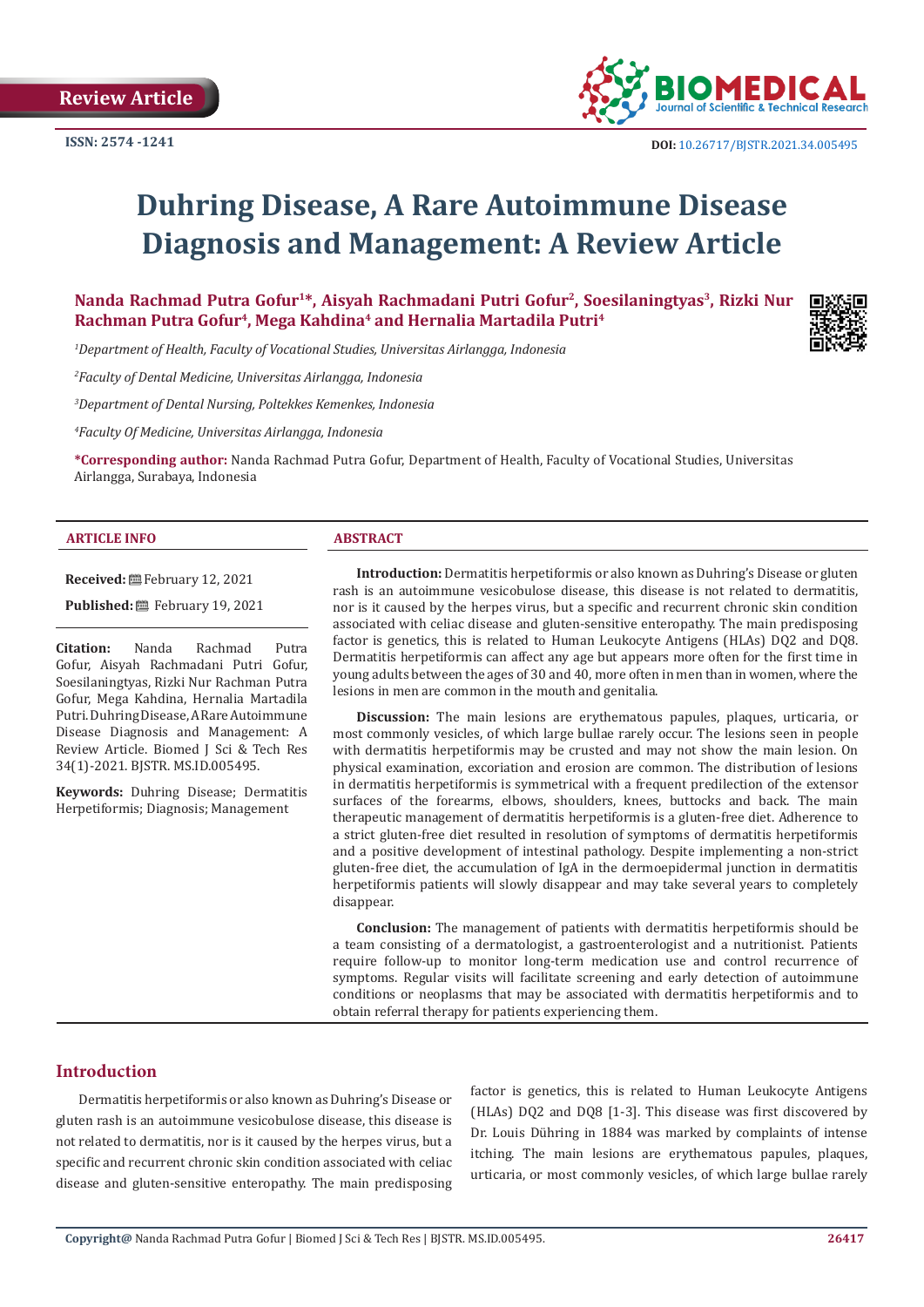occur. The lesions seen in people with dermatitis herpetiformis may be crusted and may not show the main lesion. On physical examination, excoriation and erosion are common. The distribution of lesions in dermatitis herpetiformis is symmetrical with a frequent predilection of the extensor surfaces of the forearms, elbows, shoulders, knees, buttocks and back [1,4,5].

Dermatitis herpetiformis can affect any age but appears more often for the first time in young adults between the ages of 30 and 40, more often in men than in women, where the lesions in men are common in the mouth and genitalia [1,2,4]. Antibodies in transglutaminase tissue and epidermal transglutaminase can be measured serologically. To make the diagnosis, a skin biopsy and direct immunofluorescence examination is needed which shows granular IgA deposits in the papillary layer of the dermis. This disease can be distinguished from other vesicle eruption diseases by histologic, immunological and gastrointestinal criteria [3,6,7]. Gluten-free diet is the first-line therapy that can relieve the manifestations of the skin and intestinal conditions, while the results of therapy of dapsone and sulfones are only on skin eruptions. Combined therapy with a gluten and dapsone-free diet is the initial treatment option for controlling skin manifestations in dermatitis herpetiformis. Aim of the article to review diagnosis and management for Duhring disease [1,3].

# **Discussion**

Dermatitis herpetiformis is a rare vesicobulosa dermatitis. The incidence and prevalence of dermatitis herpetiformis is not well known. In a study conducted in Finland in 1978, the prevalence of dermatitis herpetiformis was 10.4 per 100,000 population and the annual average incidence was 1.3 per 100,000 population.2 While a study in United States in 2014 showed the prevalence of dermatitis herpetiformis was 11.2 cases per 100,000 population. The prevalence of dermatitis herpetiformis in Caucasians is between 10 and 39 per 100,000 population [1,2,8]. Dermatitis herpetiformis occurs more frequently in people of Northern European descent and the disease is rare in people of Asian and African descent. Dermatitis herpetiformis occurs most frequently in Irish and Swedish people. This may be associated with HLA associated with Dermatitis herpetiformis and Celiac disease including DQA 1 \* 0501 and B1 \* 02 which encode HLA-DQ2 heterodimers [8].

Although dermatitis herpetiformis is found most frequently in Europe and the United States, it is uncommon for dermatitis herpetiformis to be found among African Americans and Asians including Japanese, possibly due to differences in the frequency of the HLA antigen associated with dermatitis herpetiformis [2,6]. A 30-year population-based study of 1147 patients with celiac disease and dermatitis herpetiformis in Finland also revealed that overall patients with dermatitis herpetiformis had a good prognosis. The total incidence of malignancy was comparable in patients with celiac disease and patients with dermatitis herpetiformis,

but an increased incidence of non-Hodgkin's lymphoma was also present between patients with celiac disease and patients with dermatitis herpetiformis with a standard incidence ratio of 3.2 and 6.0, respectively. Overall, the mortality rate actually decreased in patients with dermatitis herpetiformis [1,2]. Dermatitis herpetiformis can occur at any age, including children. However, it is most often found in the 2-4 decades, namely the age of 20 years to 40 years. Adolescents and prepubertal children are rarely affected. According to research data in the United States, it was found that men suffer from dermatitis herpetiformis more often than women, with a ratio of 2: 1 for international and 1.44: 1 in America [1,2,4].

# **Ethiology**

In 1884, Louis Dühring was the first to describe the clinical picture and history of polymorphic pruritic disease, then he gave the name dermatitis herpetiformis. However, important elements in the pathogenesis of dermatitis herpetiformis were not known until the 1960s. In 1966, Marks et al. first revealed a gastrointestinal abnormality in a patient with dermatitis herpetiformis. After that, in a short time, it has been revealed that the lesions are reversible by avoiding a gluten protein diet [1,4]. Initially, intestinal abnormalities are estimated to be up to 60% -75% in patients with dermatitis herpetiformis. However, this statement has been modified in two ways. First, the diagnostic criteria for dermatitis herpetiformis have been described more precisely, and secondly, dermatitis herpetiformis can be recognized in certain patients who without gastrointestinal pathological features can induce the development of gastrointestinal lesions by increasing the intake of large amounts of gluten, such as patients who complain of celiac lesions. Thus, many patients with dermatitis herpetiformis have gastrointestinal abnormalities (if not identical) similar to those of celiac disease, even though the patient is consuming minimal gluten. Several studies have shown that gluten has an important role in the pathogenesis of dermatitis herpetiformis [1,4,5].

The pathophysiology of dermatitis herpetiformis appears to involve a complex of autoimmune factors such as HLA predisposition, genetics, and the environment. Both gluten sensitivity and dermatitis herpetiformis have a strong genetic component, as demonstrated in the case of monozygous twins [1,2]. Recently, a prospective study of six pairs of monozygous twins showed an average probability of developing dermatitis herpetiformis of 0.91, a higher rate of inheritance. These studies, although illustrative, were carried out on small sample sizes, which limited the statistical analysis. In addition, population-based analyzes of first-degree relations showed that the incidence of celiac disease and dermatitis herpetiformis among first-degree relations was nearly 15 times higher than that of the general population. 18% of patients with dermatitis herpetiformis in this study had a firstdegree relationship with either dermatitis herpetiformis or gluten intolerance. These findings suggest that genetic factors may play a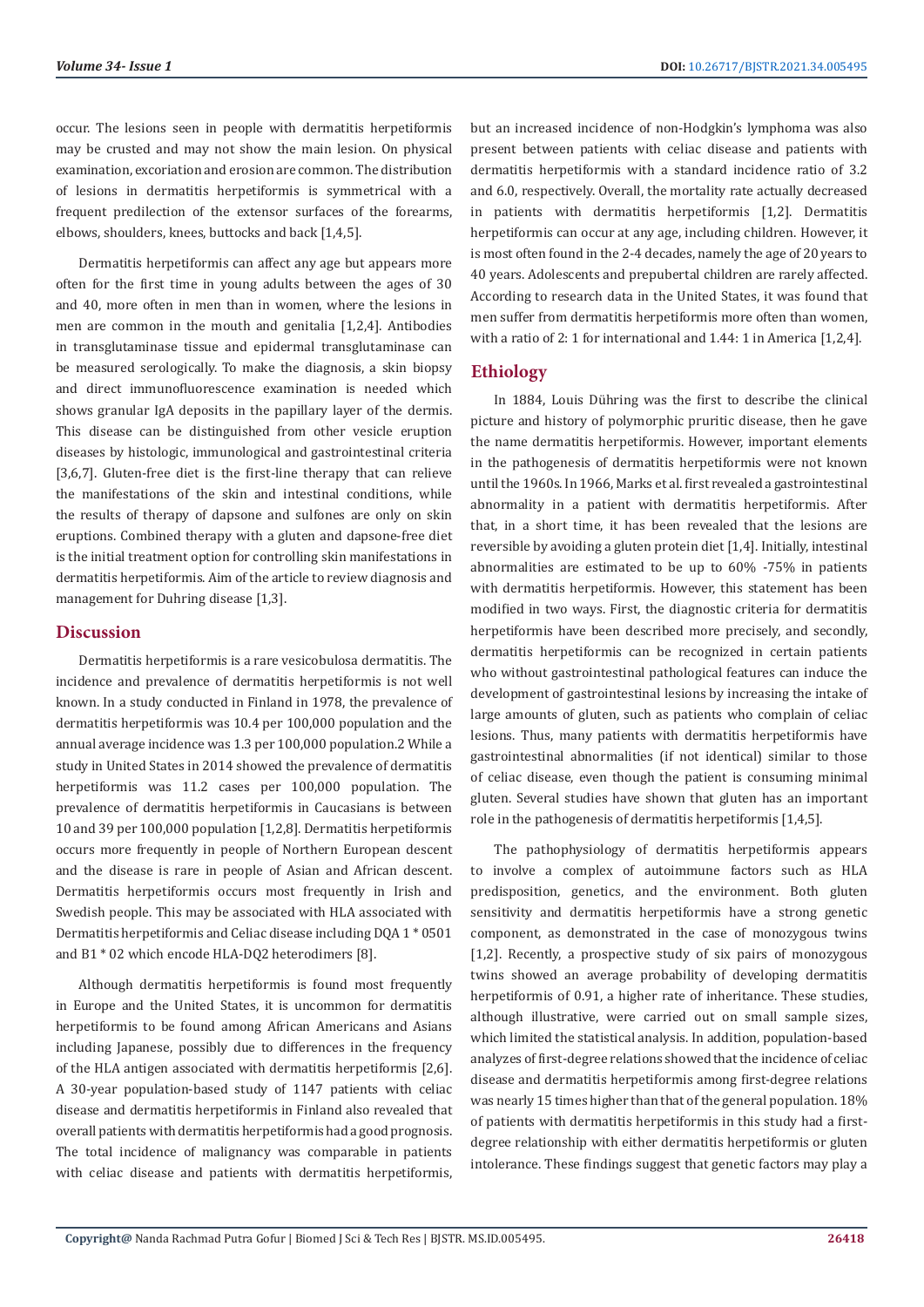role in the pathogenesis of dermatitis herpetiformis and can be an interesting and clinically useful observation in counseling patients and families suffering from this disease [1,9].

# **Diagnosis**

The clinical distribution and morphology of skin lesions are important markers in the diagnosis of dermatitis herpetiformis. The distribution of the lesions in dermatitis herpetiformis is usually symmetrical and the location of the disease is on the extensor surfaces of the upper and lower extremities, the elbows, knees, scalp, back of the neck (nape), back, shoulders, sacrum area and buttocks. The face and groin can also be affected [1-3]. An illustration of the distribution of lesions in dermatitis herpetiformis can be seen in Figure 1.



**Figure 1:** Distribution pattern of dermatitis herpetiformis [1].



**Figure 2:** Electron microscope scan in dermatitis herpetiformis. Light microscope shows neutrophiles (black arrow) and subepidermal cleft (star), and inflamation infiltrat in perivaskular (black arrow) [1].

The diagnosis of dermatitis herpetiformis is based on a combination of physical examination, routine histopathological examination, immunofluorescence examination, and serological testing. Physical examination alone can lead to the diagnosis, but due to the varying morphological appearance of dermatitis herpetiformis, additional examinations are often required to assist in the diagnosis. Routine biopsy specimens should be taken from intact vesicles. The typical histopathological appearance of dermatitis herpetiformis when examined under a light microscope is a subepidermal cleft with neutrophils and some eosinophils in the papillary dermis as shown in Figure 2. These findings are often found along with mixed inflammatory infiltrates around the blood vessels [10].

When a histopathological examination is sufficient to provide clues to the diagnosis of dermatitis herpetiformis, other conditions such as linear immunoglobulin A bullous dermatosis (LABD) and bullous lupus erythematosus, can reveal a histopathological appearance which is also similar to dermatitis herpetiformis. Therefore, immunofluorescence examination is an examination that is also important for definitive diagnosis. The accumulation of granular IgA at the papillary end of the dermis in Figure 3 is a pathognomonic feature of dermatitis herpetiformis (when compared with the linear pattern of IgA buildup seen in LABD). IgA accumulation in dermatitis herpetiformis is thought to be polyclonal but mostly consists of IgA1. Occasionally granular build-up along the basement membrane occurs in dermatitis herpetiformis, which can be misdiagnosed as LABD [10,11].



**Figure 3:** Immunofluorosence of dermatitis herpetiformis. Direct immunofluoscence in perilesion skin shows IgA deposit in dermal papilar [11].

What is interesting is that these buildups do not change with pharmacological therapy but respond slowly well to the adoption of a gluten-free diet. The biopsy site for immunofluorescence examination plays an important role. Although IgA buildup occurs in both the lesion and non-lesion areas, a study comparing examination of the skin with lesions, perilesions, and nonlesions in dermatitis herpetiformis showed a more significant build-up of IgA when compared to normal skin around the lesion. In fact, biopsy specimens in lesions often show false negative results on direct immunofluorescence [1,2,10,11]. Serologic testing is a useful adjunct to studies that study tissue. Several serological markers show a similarity between celiac disease and dermatitis herpetiformis, so it is thought that these two diseases are closely related.

IgA antibodies circulating in the circulating endomisium, the tissue sheath covering muscle fibers, were detected in these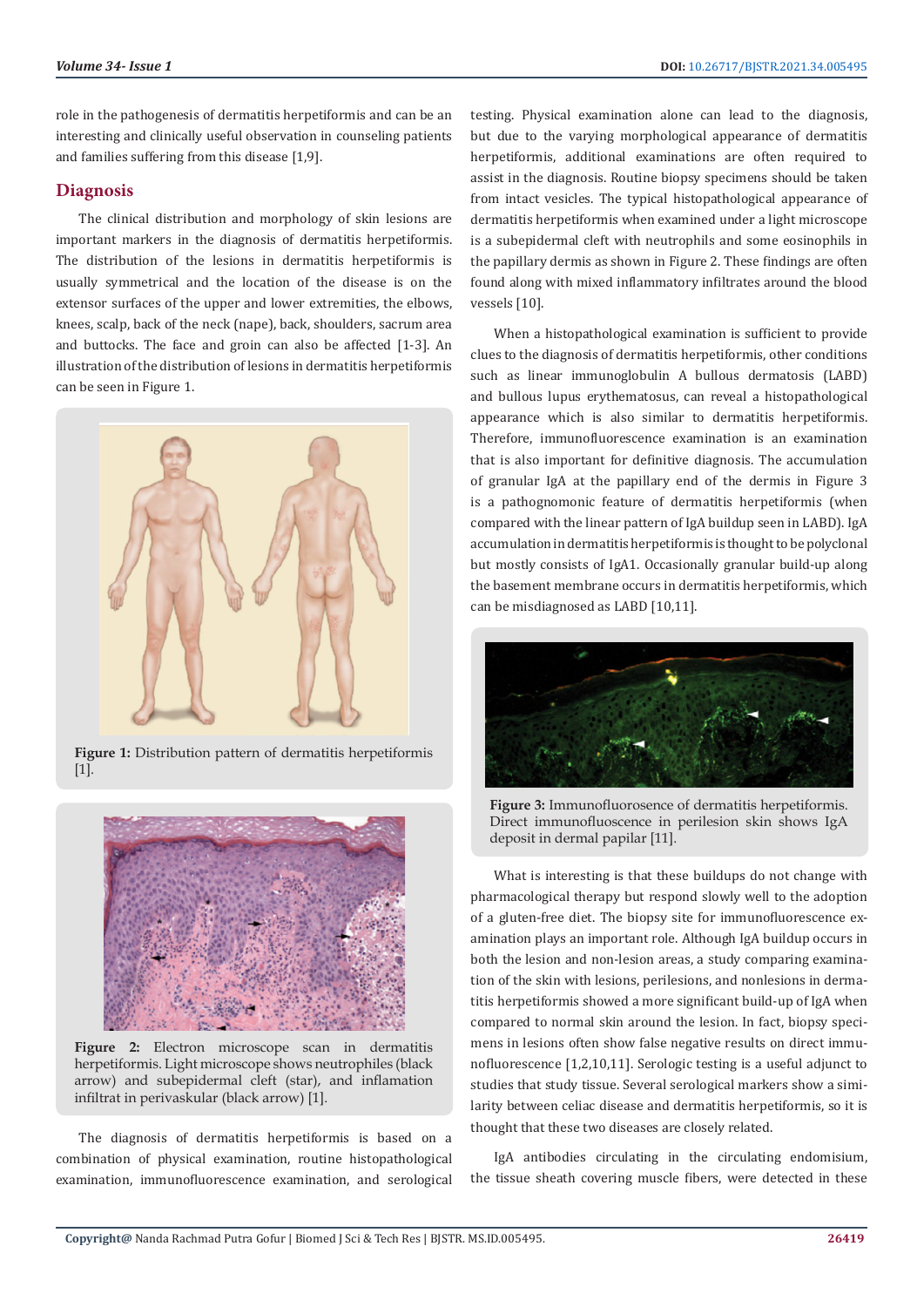two diseases [1,3,11]. The test for anti-endomisials is based on indirect immunofluorescence using the monkey's esophagus as the substrate, although there are some operator-dependent variables, this test has a high specificity value and medium sensitivity value for diagnosing dermatitis herpetiformis. The IgA antitissue transglutaminase test was carried out using a widely available ELISA-based method, with a specificity value of 97.6% to 100% and a sensitivity value of 48.8% to 89.1%. This test may be useful in differentiating dermatitis herpetiformis from LABD and reflects the degree of mucosal changes in small bowel biopsy specimens in patients [1,8,11].

With the discovery of epidermal transglutaminase (eTG) as a key antigen in dermatitis herpetiformis, the serological test for these autoantibodies has attracted the attention of many. A recent study reported high sensitivity (60% -80.8%) and high specificity (92.8% -100%) in the serological test for dermatitis herpetiformis with the commercially available ELISA-based test for detection of IgA antibodies. anti-eTG [1,7,8]. Serologic testing offers the advantage of being cheaper and less invasive than skin biopsy, which is deferred for further validation, which would be useful as an initial screening method in clinically suspected patients. suffering from dermatitis herpetiformis. The levels of anti-tTG and anti-eTG IgA correlate with the extent to which pathological processes have occurred in the small intestine. Finally, the levels of anti-endomycial, anti-tTG and anti-eTG antibodies were found to be low in patients on a gluten-free diet and therefore testing for these antibodies may act as qualitative markers in line with the patient's diet regimen. Although promising, the anti-eTG assay has not been approved for use in the United States for in-vitro use as the benchmark diagnosis for dermatitis herpetiformis [6-8].

Selective IgA deficiency was found to be 10–15 times higher in prevalence in patients with celiac disease than in the general population. The presence of selective IgA deficiency often delays the diagnosis of celiac disease because of the low rate of detection of IgA autoantibodies during serologic testing. No cases of selective IgA deficiency in dermatitis herpetiformis have been reported so far, suggesting a critical role over IgA autoantibodies in the skin lesions of patients with dermatitis herpetiformis. However, partial deficiency has been reported in patients with dermatitis herpetiformis and should be considered in serological examination. In patients with IgA deficiency, IgG and endomycial antibodies and transglutaminase may be useful for monitoring dermatitis herpetiformis [1,2,3].

Genetic testing to determine a patient's HLA halotype can be useful in cases where dermatitis herpetiformis cannot be excluded. Absence (HLAs) -DQ2 or -DQ8 has a high negative predictive value, as patients who have this number of alleles will suffer less often from dermatitis herpetiformis. However, because the prevalence of this allele in the general population tends to be high, a positive test is not sufficient to confirm a diagnosis of dermatitis herpetiformis.

Therefore, genetic testing is not recommended as part of routine screening for dermatitis herpetiformis [1,2]. Small bowel biopsy specimens are usually not required for examination of dermatitis herpetiformis. Because of the high sensitivity and specificity of the serological test and the typical clinical definition of dermatitis herpetiformis, this additional tar invasive examination will not change the diagnosis and treatment in the majority of dermatitis herpetiformis patients. However, if clinical signs of gastrointestinal abnormalities or malignancy are found at the time of the examination, imaging and other additional examinations may need to be indicated [10-12].

Because a significant number of dermatitis herpetiformis patients develop other immune-related conditions in them, screening for dermatitis herpetiformis may need to be indicated. Likewise, a patient screened for thyroid disease should have both his TSH and anti-thyroid peroxidase antibody titres checked. The detection of elevated anti-thyroid peroxidase antibodies in normal TSH is useful in identifying patients who will develop thyroid disease in the future. Measurement of blood glucose levels to assess diabetes is also recommended. Finally, screening for autoimmune connective tissue disease may be considered, especially in patients with suspicious symptoms such as joint pain, sikka syndrome, or photosensitivity [1,11]. Patients with celiac disease or dermatitis herpetiformis who are left untreated and left for long periods of time have a high risk of developing spleen atrophy. The peripheral blood smear should be examined in a patient with dermatitis herpetiformis with symptomatic celiac disease to evaluate the presence of Howell-Jolly bodies (basophilic debris in the erythrocytes), which indicates significant spleen atrophy. These findings indicate the need for evaluation of spleen function and appropriate immunization of covert organisms (eg pneumococcal vaccine) [11,13,14].

From the explanation above, it can be compiled the flow of diagnosis of dermatitis herpetiformis as follows: If a patient is suspected of having dermatitis herpetiformis, a basic history and basic clinical examination is found first. If there are signs that suggest a possible diagnosis of dermatitis herpetiformis, the first additional examination is needed, namely biopsy of the lesion and perilession. If the biopsy results are inconsistent with dermatitis herpetiformis and lead to other dermatoses, then therapy is given according to the other established diagnosis [6,8].

If the biopsy results are consistent with dermatitis herpetiformis, it is recommended to carry out a serological examination to determine the total levels of IgA, anti-tTG IgA IgG, anti-eTG IgA IgG, and anti-endomycial IgA IgG then followed by additional examinations for other disorders that may arise along with dermatitis herpetiformis, such as thyroid function tests, blood sugar screening, peripheral blood smears, and so on. If the results of equivocal dermatitis herpetiformis, it is advisable to carry out a serological examination to determine the total levels of IgA, anti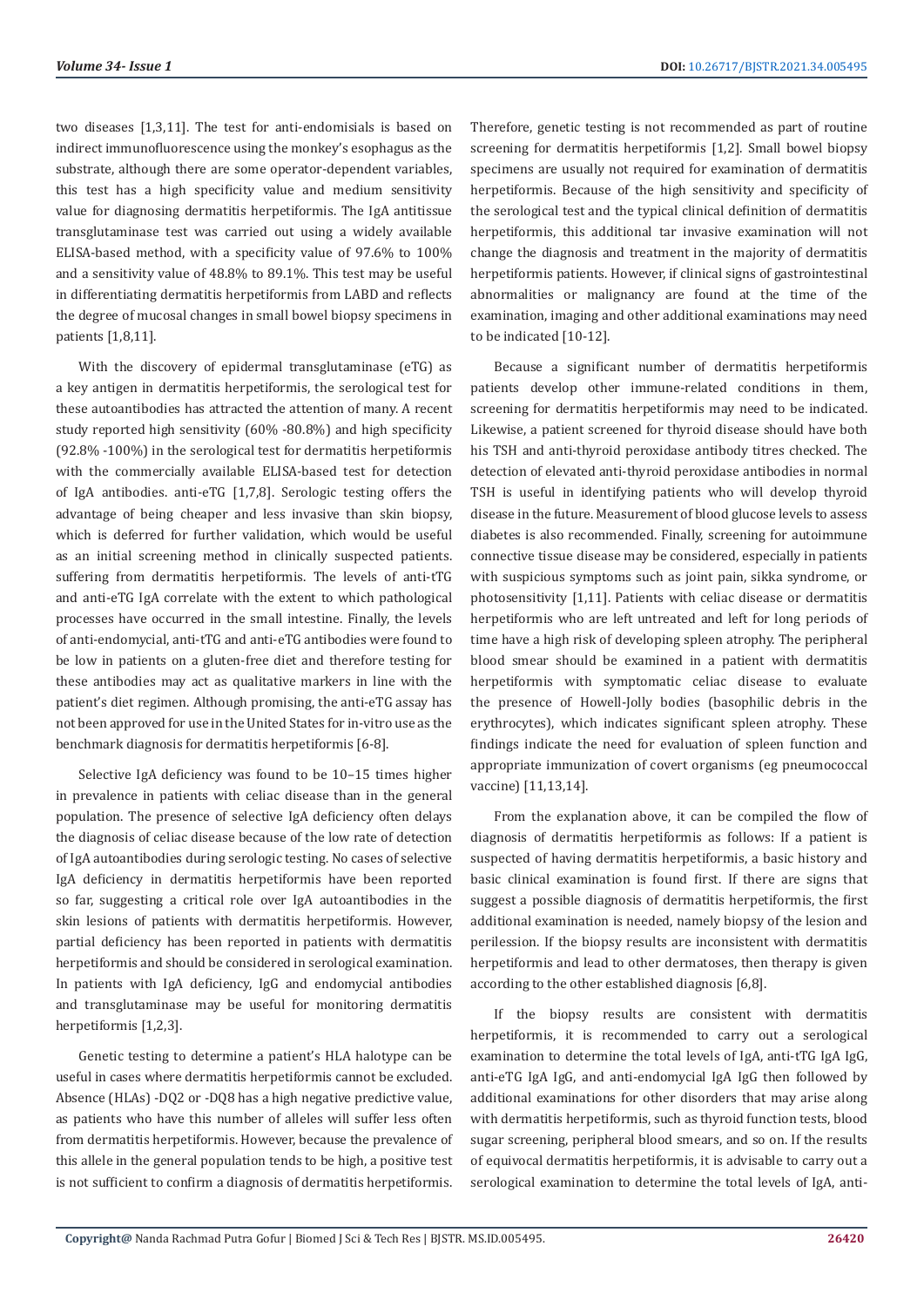tTG IgA IgG, anti-eTG IgA IgG, and anti-endomisial IgA IgG then consider whether additional genetic testing is needed to determine

the presence of HLA-DQ2 and HLA- DQ [13,14]. The flow of this examination is summarized in Figure 4 as follows:



# **Management and Treatment**

## **Gluten Free Diet**

The main therapeutic management of dermatitis herpetiformis is a gluten-free diet. Adherence to a strict gluten-free diet resulted in resolution of symptoms of dermatitis herpetiformis and a positive development of intestinal pathology. Despite implementing a non-strict gluten-free diet, the accumulation of IgA in the dermoepidermal junction in dermatitis herpetiformis patients will slowly disappear and may take several years to completely disappear. The gluten challenge in dermatitis herpetiformis patients will cause the re-emergence of IgA accumulation on the skin and flaring as a clinical skin symptom in dermatitis herpetiformis. In rare patients, the application of a gluten-free diet does not promote a healing process in these patients. This indicates that there may be other processes involved in the pathogenesis of the disease [10,11,14,15].

**Table 1:** Group of products and products that are allowed to be consumed by patients on a gluten-free diet [9].

| Bread    | Home-made or bakery-wrapped bread in gluten-free packaging. Gluten-free flour made from brown rice,<br>buckwheat, maize, soybeans wrapped in a gluten free logo, corn, Eggs, butter, margarine, oil, sunflower seeds,<br>linseeds, raisins, iodized salt flour and potato flour. |  |
|----------|----------------------------------------------------------------------------------------------------------------------------------------------------------------------------------------------------------------------------------------------------------------------------------|--|
| Sandwich | Eggs, butter, margarine, oil, sunflower seeds, linseeds, raisins, iodized salt Cheese                                                                                                                                                                                            |  |
| ' Snack  | Smoked beef, roast beef, liver, marinated beef, raw ham, pork, honey, syrup, jam, sugar, eggs, herring, prawn,<br>vegetable salad                                                                                                                                                |  |
|          | Milk, milk-butter, yogurt, cheese                                                                                                                                                                                                                                                |  |
|          | Tea, coffee with evaporated milk, cream, pure whipped cream                                                                                                                                                                                                                      |  |
|          | Homemade biscuits made using the flour described above. Biscuits that are packaged in gluten-free packaging                                                                                                                                                                      |  |
|          | Fruit juice, fruit juice + water, mineral water, grapes                                                                                                                                                                                                                          |  |
|          | Peanuts, nuts, crackers                                                                                                                                                                                                                                                          |  |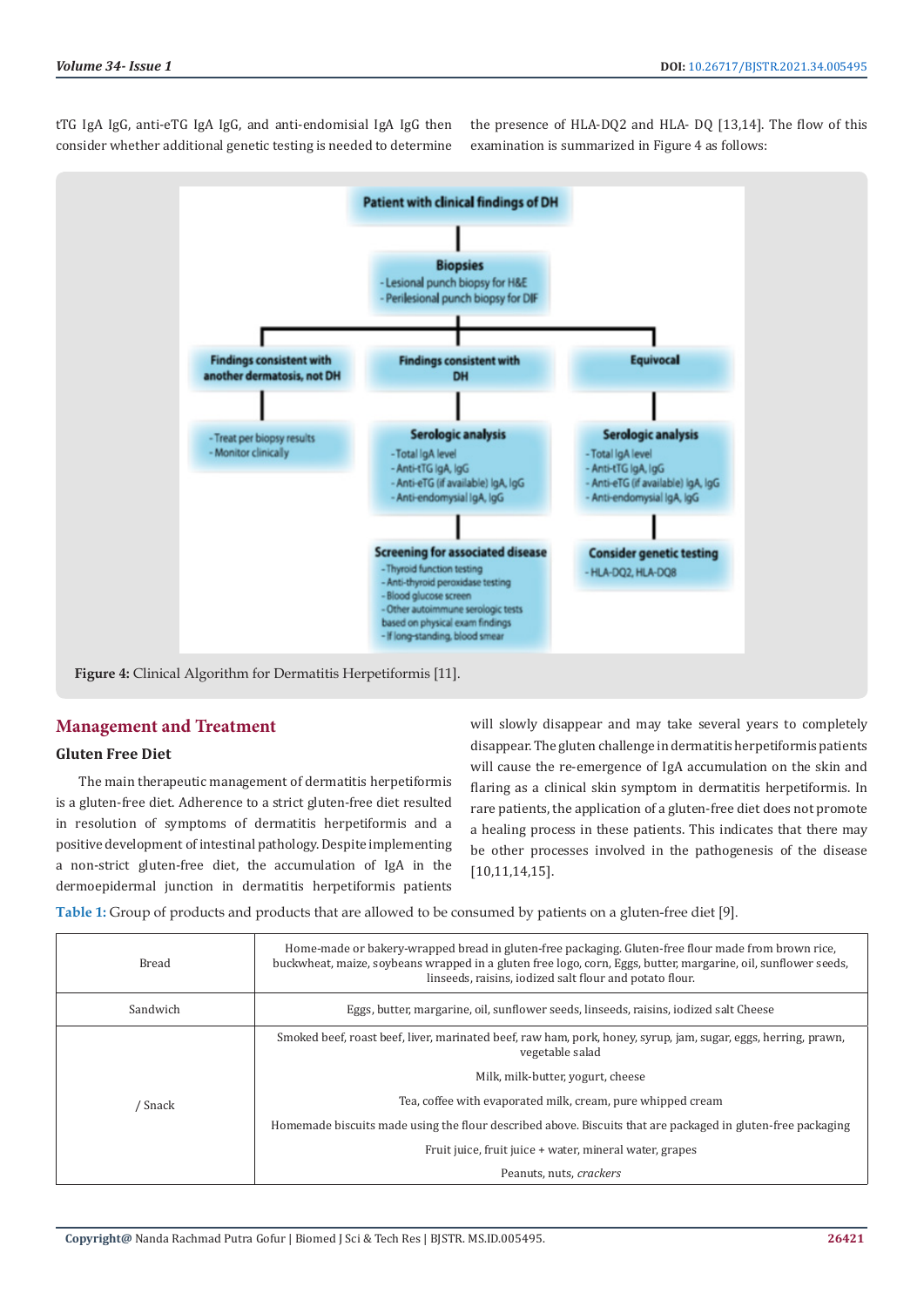| Main Food | Broth or soup, homemade from meat, vegetables and spices, or 100% mixture of these ingredients.                                              |
|-----------|----------------------------------------------------------------------------------------------------------------------------------------------|
|           | Meats such as steaks, fish, poultry are cooked and seasoned by themselves.                                                                   |
|           | Steak sauce or other sauce that is thickened using gluten-free corn flour or rice flour                                                      |
|           | Fresh or frozen vegetables, raw vegetables seasoned with oil, vinegar, pepper and salt.                                                      |
|           | Potatoes (fried by themselves), brown rice, gluten free pasta with a gluten free logo on the packaging                                       |
|           | Fruit, custard or cream pudding made using cornstarch, gelatin or agar, pure cream, fruit juice thickened into a<br>sauce with potato starch |

Consultation with a nutritionist can be recommended because maintaining patients on a gluten free diet can be difficult and requires a great deal of commitment on the part of the patient to live it. Some examples of what product groups and products can be consumed by people with dermatitis herpetiformis on a glutenfree diet can be seen in Table 1. Products containing gluten are made from cereals, including wheat, barley, and rye. In addition, some dietary additives that can be found in vitamin supplements or gluten free foods may contain gluten derivatives and should and should be removed from those on a gluten free diet. Some authors recommend avoiding oats because some oat-based products are contaminated with gluten-containing cereals [9,11,16] (Table 1).

However, several studies have shown that patients with dermatitis herpetiformis can consume pure, unprocessed oats, thereby reducing the risk of developing skin symptoms in patients with dermatitis herpetiformis. The advantages of a gluten-free diet are many. In addition to relieving the clinical symptoms of gluten sensitivity, a gluten-free diet reduces the malabsorption associated with gluten intolerance, which allows the patient to lead a healthy lifestyle and eliminates the increased appearance of lymphoma induced by chronic antigen stimulation in dermatitis herpetiformis patients. Whether a gluten-free diet plays a role in the development of other autoimmune diseases in patients with dermatitis herpetiformis, this needs further investigation [11,13,14] (Table 2).

**Table 2:** Treatment Options for Dermatitis Herpetiformis [11].

| <b>Treatment Options for Dermatitis</b><br>Herpetiformis | <b>Level Evidence</b> |
|----------------------------------------------------------|-----------------------|
| Gluten free diet                                         | <b>IIA</b>            |
| Dapsone                                                  | III                   |
| Sulfapiridine                                            | III                   |
| Sulfasalazine                                            | III                   |
| Sulfametoksipiridine                                     | III                   |
| Systemic corticosteroid                                  | IV                    |
| Topical corticosteroid                                   | IV                    |
| Antihistamin                                             | IV                    |

#### **Dapsone**

Dapsone has both anti-inflammatory and antibacterial functions and inhibits the emergence of neutrophils and tissue injury mediated by local neutrophils and eosinophils. Supposedly, the skin manifestations and symptoms of dermatitis herpetiformis should disappear within a few days of receiving dapsone therapy. Doses of 25 to 100 mg per day are usually sufficient for symptom control [1,11]. In other sources, dapsone can be given up to a dose of 400 mg per day. Unfortunately, dapsone therapy alone cannot suppress gastrointestinal symptoms caused by gluten sensitivity, nor does it reduce the risk of conditions associated with dermatitis herpetiformis. Therefore, pharmacological therapy can be considered as an adjunct therapy in dermatitis herpetiformis patients who are on a gluten-free diet. A combined gluten-free and dapsone-free diet regimen is usually recommended at the time of diagnosis. Patients on a gluten-free diet can usually discontinue dapsone therapy within the next few months and may need to return to control the onset of symptoms [12-14].

Dapsone is usually well tolerated. Some of the prominent side effects include side effects on hematology, namely methemoglobinemia which is the most common side effect. Concomitant therapy with cimetidine or vitamin E can reduce the symptoms associated with mild methemoglobinemia. The haematological side effects of dapsone are mediated via the metabolic product hydorkillamine, which can induce hemolysis and, although rare, can cause agranulocytosis [10,17,18]. Patients suffering from G6PD deficiency may be more susceptible to dapsone therapy, namely hemolysis. And may need to receive smaller amounts of dapsone therapy and require a more frequent follow-up. Agranulocytosis is a rare side effect of dapsone, and the mechanism by which this side effect occurs is still unknown. Another side effect of dapsone is a systemic hypersensitivity syndrome to drugs that often occurs with certain antiepileptic drugs. This serious complication requires discontinuation of therapy and receiving systemic corticosteroid therapy [1,13]. Patients receiving dapsone therapy should undergo routine follow-up, as shown in Table 3, in the form of a complete blood count, especially in the first 3 months of therapy.

**Table 3:** Treatment with Dapsone [11].

| <b>Baseline Evaluation</b>           | <b>Follow up Evaluation</b>               |
|--------------------------------------|-------------------------------------------|
| History and physical examination     | History and physical examination          |
| Complete blood count with type count | - Examination of the motor nervous system |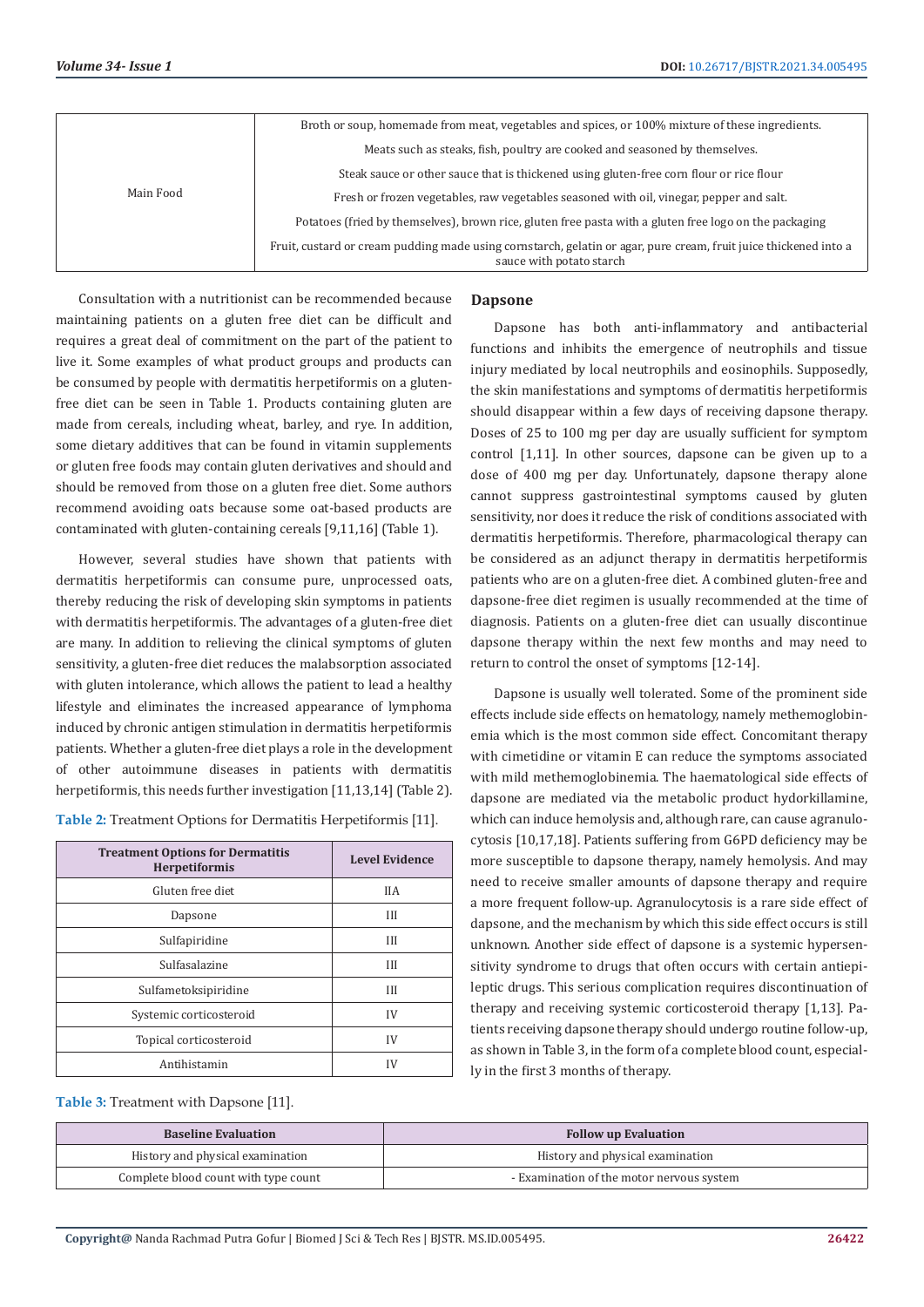| Liver function tests  | - Signs of methemoglobinemia                                                                                                                                                                                                        |
|-----------------------|-------------------------------------------------------------------------------------------------------------------------------------------------------------------------------------------------------------------------------------|
| Kidney function tests | Complete blood count with type count                                                                                                                                                                                                |
|                       | -Every week for the first 4 weeks, then every 2 weeks every 8 weeks thereafter, then<br>every 3-4 months                                                                                                                            |
| G6PD levels           | -Stop therapy if Leukocytes $\leq 4000$ / mm <sup>3</sup> Liver function tests every 3-4 months<br>Check kidney function every 3-4 months Reticulocyte count if clinically indicated<br>Methemoglobin level if clinically indicated |

In other literature, the authors found that Dapsone can be used as a test therapy for diagnosis of dermatitis herpetiformis. Administration of Dapsone 100-200 mg per day in adults who respond with improvement in symptoms of skin lesions within 48- 72 hours in patients with dermatitis herpetiformis is considered a positive therapeutic test for patients with dermatitis herpetiformis [9,12,13].

## **Other Sulphon Drugs**

Apart from dapsone, the use of sulfasalazine and sulfametoksipiridazine is also reported to be used in the management of patients with dermatitis herpetiformis. This is because the metabolism of the two drugs against sulphapyridine has a similar action to the metabolism of dapsone. Because sulfasalazine is absorbed variably, the outcome of therapy is more difficult to predict; it is therefore positioned as a second-line treatment agent for dermatitis herpetiformis. Usually, controlled patients are given sulphapiridine at a dose of 1 to 2 g orally per day. As for sulfasalazine, it was reported that the patient responded at a dose of 2 to 4 g per day [10,11]. And in other literature, the authors found that the recommended therapy for dermatitis herpetiformis in order to achieve fast and lasting results for sufferers is to provide a gluten-free diet directly in combination with Dapsone (100 - 200 mg per day for adults) and sulfapiridine (1 - 1.5 g per day for adults) [11,14].

#### **Corticossteroids**

Systemic corticosteroids are generally ineffective for the treatment of dermatitis herpetiformis. However, the use of potent and superpotent topical steroids such as clobetasol propionate has a role in reducing local pruritus. Topical steroids should not be used alone in the treatment of dermatitis herpetiformis but should be used together with systemic steroids as described above, and only in the acute phase of dermatitis herpetiformis [1,10,11].

#### **Antihistamin**

Antihistamines have a limited role as adjunct therapy to control pruritus associated with dermatitis herpetiformis because their efficacy is not very high. When administered, it is advisable to use third generation antihistamines with specific activity on eosinophil granulocytes [1,10].

#### **Other Pharmacological Treatment**

In uncontrolled studies and several case reports, cyclosporine, colchicine, heparin, tetracyclines, and nicotinamide are claimed to be quite effective in therapy in patients with dermatitis herpetiformis. But still requires further study and research [11].

#### **Prognosis**

The management of patients with dermatitis herpetiformis should be a team consisting of a dermatologist, a gastroenterologist and a nutritionist. Patients require follow-up to monitor longterm medication use and control recurrence of symptoms. Regular visits will facilitate screening and early detection of autoimmune conditions or neoplasms that may be associated with dermatitis herpetiformis and to obtain referral therapy for patients experiencing them. Laboratory tests (e.g. complete blood count to determine whether nutritional deficiencies are present) can be indicated at regular intervals for symptomatic patients and mandatory for those undergoing systemic therapy. Counseling regarding family screening should be recommended once the diagnosis has been made. Several sources of information are available to patients and their families, including educational workshops and free screening for celiac disease. Given the increasing number of cases inherited from dermatitis herpetiformis, close monitoring of the first-degree relations of patients with dermatitis herpetiformis would be very useful [1,2,7,10,11].

Patients on a strict gluten-free diet recover well. One study stated that only 15% of patients on a gluten-free diet continued to need a stable dose of dapsone, while the rest were able to stop or decrease the daily dose to 50% or less. Serum IgA antibodies to tTG and eTG may be useful in monitoring. Although some studies show a possible protective effect of implementing a gluten-free diet against intestinal lymphoma, it is unclear whether a gluten-free diet also influences the development of other autoimmune diseases. The overall odds of survival for the next 10 to 15 years in dermatitis herpetiformis do not differ from the average population [1,3,11].

## **Conclusion**

The management of patients with dermatitis herpetiformis should be a team consisting of a dermatologist, a gastroenterologist and a nutritionist. Patients require follow-up to monitor long